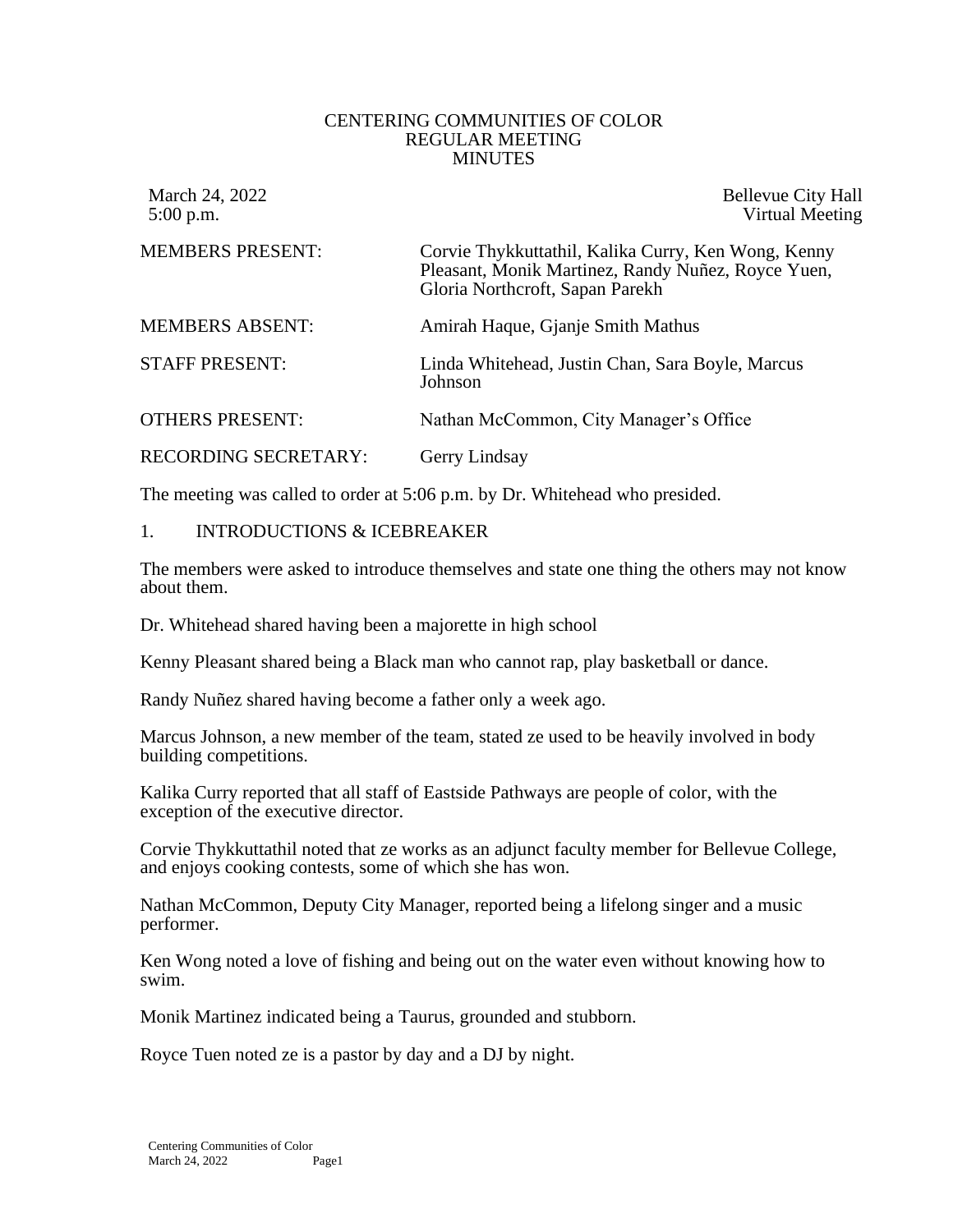Justin Chan, Diversity, Equity and Inclusion Community Outreach Engagement Administrator, noted having previously played in a symphony as a cellist and currently is part of a rock band.

Gloria Northcroft shared recently traveling to Disneyland with the family and having had a great time.

Sara Boyle, Equity Coordinator, shared having at one time been a trumpet player in a band, and having sold the instrument in order to purchase a plane ticket to Spain.

## 2. WELCOME FROM DEPUTY CITY MANAGER NATHAN MCCOMMON

Nathan McCommon noted that City Manager Brad Miyake is very invested in the work of the Centering Communities of Color team and is grateful for the member who are investing their personal time for the good of the community. City Hall needs to learn from the voices of the CCC. Representative government has a greater likelihood of success when members of the community bring to the table their values and meaningful contributions to public policy and the delivery of city services. At the local level, cities have the most accessible venue for that type of engagement. In Bellevue the City Council has sought to elevate the voices of communities of color by offering a structured way to directly and positively influence local public policy and services. If the lives of people of color become better, the entire community will benefit, and to the extent city government has control or influence on the quality of life in Bellevue, the City Council needs the voices of the CCC members. The members were thanked for being willing to set aside their personal time for the benefit of the community.

- 3. CARRY-OVER ITEMS FROM LAST MEETING
- 4. CCC OPERATING PROCEDURES
- 5. BUSINESS ITEMS

Dr. Whitehead allowed that many have asked how the CCC differs from the Bellevue Diversity Advisory Network (BDAN). While BDAN was established by, and to provide feedback to, the City Manager, the CCC was established by, and to provide feedback to, the City Council. Being a City Council creation, the City Council is subject to the Open Public Meetings Act. All recommendations from the CCC will be carried directly to the City Council. The CCC therefore has both great responsibility and great influence in representing marginalized communities within the city. The intent is for the CCC members to be the voice of those voices are either quiet or silent. The desired outcome of the work of the CCC will be the development of new policies and the implementation of current policies.

Dr. Whitehead noted that there previously had been a question raised regarding the transparency of the selection process for the chief DEI officer. The question was subsequently put to Human Resources and the answer given was that the position was posted at the city, state and national levels. Approximately 70 applications were received. Applicants had to submit background information, four references from persons able to speak to professional performance and personal character. The list of applicants was narrowed and those selected were interviewed by a 21-member panel of internal and external stakeholders. That was followed by another interview with the City Manager. The process was very thorough and fully transparent.

Dr. Whitehead said the CCC has been assigned three specific tasks starting with developing trust. The second task is to build racial literacy and skills through education and training, and the third is to co-create recommendations for actions. With regard to the latter, the staff are appointed to support the work of the CCC by providing a place for the body to meet, by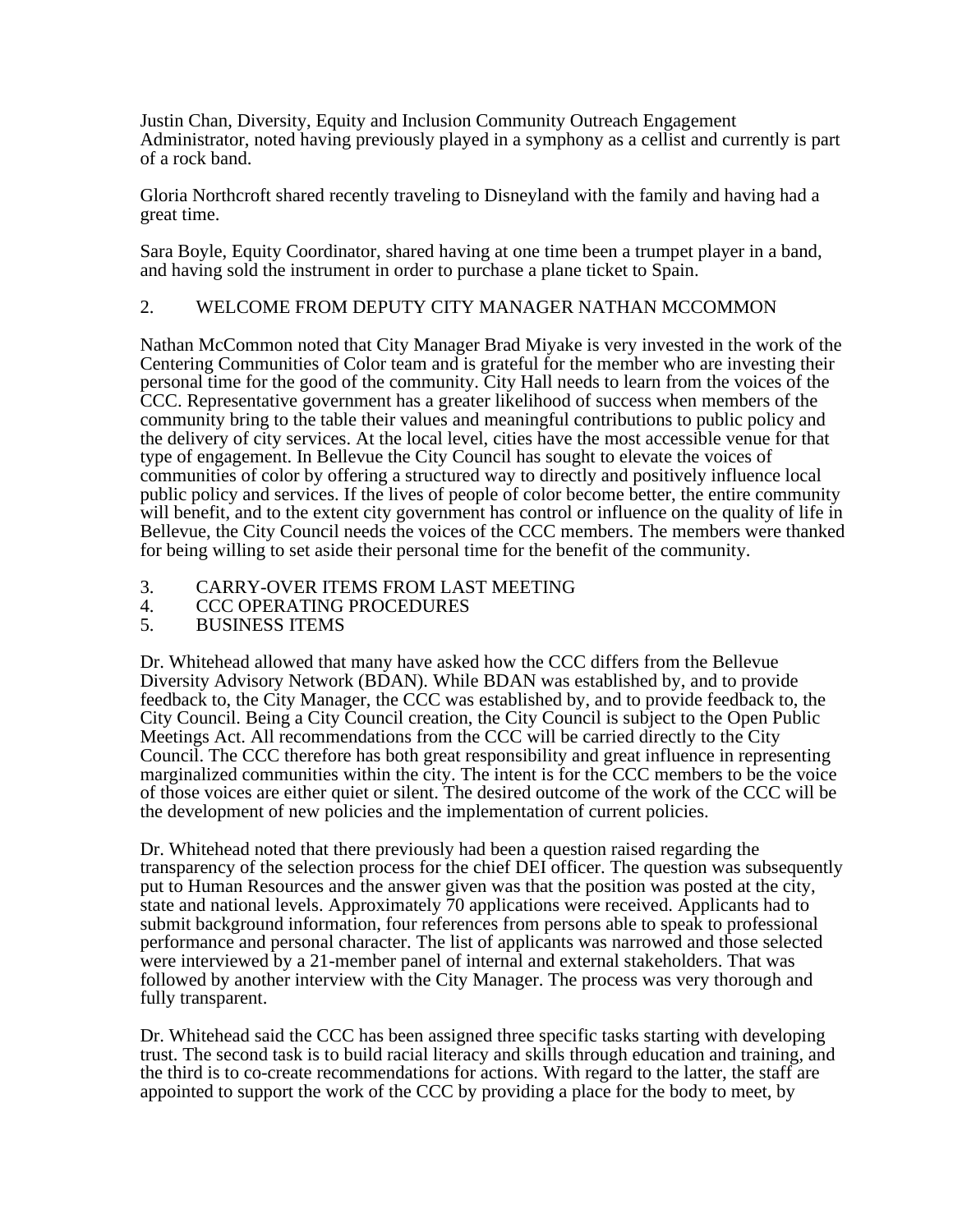providing food for attendees, and by providing research at the direction of the CCC. Decisions regarding topics to be brought forward reside with the CCC.

Justin Chan said the work of the staff is to facilitate and ensure that all recommendations made by the CCC will be effectively and successfully brought to city leaders. In so doing, the staff will keep an eye on operational procedures and the requirements placed on all of the city's boards and commissions. To that end, the City Council will need to develop a charter and bylaws. Much will be dictated by approved Council objectives and goals, but key elements around definitions, objectives and the like will be part of the co-creation process.

Marcus Johnson stressed that the term co-creation refers to the CCC working together with the staff on everything from drafting bylaws to creating agendas and facilitating the meetings.

Corvie Thykkuttathil said one thing that comes to mind is that every organization creates agenda and runs meetings differently. The question was asked if there will be guidelines set with concrete information. The goal and direction continues to be very vague and there is a need to set a foundation before the CCC members take the lead.

Gloria Northcroft asked how many individuals there are on the CCC committee. Dr. Whitehead said there were eleven but one person resigned. With respect to the agenda, Gloria Northcroft asked if a committee member with something on their mind ze would like to have addressed could see the issue made part of an agenda. Dr. Whitehead said that was true. Gloria Northcroft wanted it confirmed that it will be up to the committee members to determine what topics and issues should be addressed. Dr. Whitehead provided the confirmation and added that the staff are willing to jump in and do whatever the committee needs to have done in order to be successful. The staff serve in a support role and do not want to take over.

Dr. Whitehead stressed the need to always keep in mind developing trust and awareness through dialog among the committee members, with members of the community, and with elected officials. It was noted that through education and training the city council of Des Moines, Iowa, created 20 new policies focused on racial equity.

Corvie Thykkuttathil asked if there will be opportunity at CCC meetings to discuss making changes to the agenda without being officially recorded. Dr. Whitehead said the answer was yes.

Monik Martinez said the topics outlined in the application, like anti-racism and coordinating communities of color, are very serious and not always easy to talk about. All of the members are passionate about those issues and by virtue of being members of the CCC have been invited into the system that usually works against them. Many joined after seeing it would be a great opportunity to share their voices in ways that will change the system. No member should have to do so, however, at the expense of their peace and safety. The audio recordings of the Arts Commission, of which Monik Martinez is a member, are not posted online, which leads to the question of why the recording of the CCC will be posted online. Ms. Boyle explained that the posting of the audio recordings of the meetings is a requirement of the Open Public Meetings Act. Monik Martinez added that nothing in the application indicated the ccc would be an official city board or commission, and the conclusion reached was that it would be a team sitting down to talk together. Nothing was said about the Open Public Meetings Act. Those who have voiced concerns about that have been pushed to the back, and that is not a great way to build trust.

Dr. Whitehead noted appreciation for those comments, adding that the CCC was established for the sole purpose of bringing recommendations to the City Council members. According to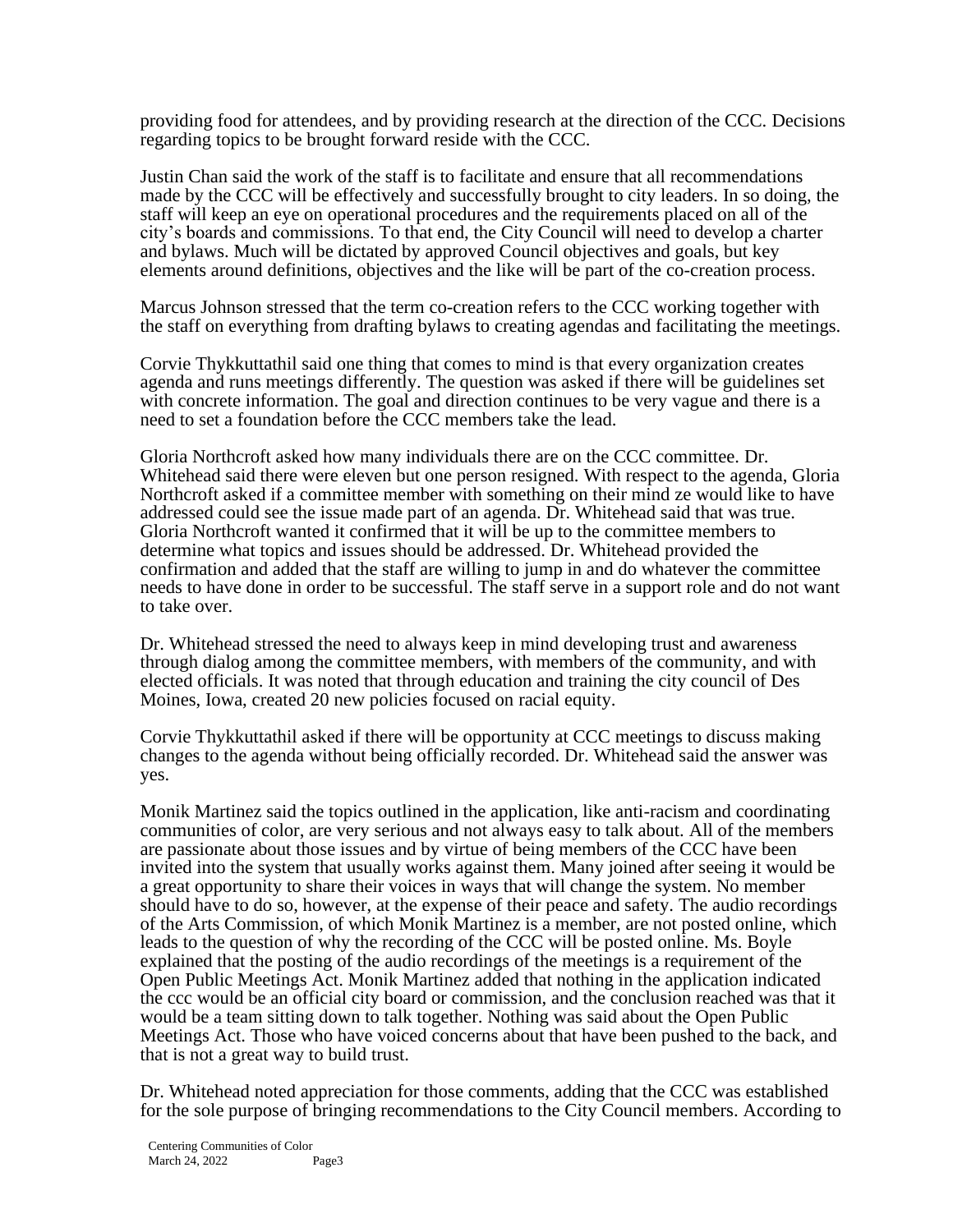the City Attorney's Office, because of the way the committee was created, it is subject to the Open Public Meetings Act. The public has the right to know about anyone talking to a City Council member with the hope of influencing their decision making. Dr. Whitehead agreed that the fact the CCC would be subject to the Open Public Meetings Act was not clear up front. It is specifically because of the language used by the City Council in establishing the CCC that the body falls under the Open Public Meetings Act. The Bellevue Diversity Advisory Network is not subject to the Open Public Meetings Act because that group is advisory to the City Manager, not to the City Council.

Kalika Curry suggested that because of the way the meetings are being held as a public forum, the asking of personal questions of the members seems inappropriate. All talk about racism and racialized experiences should be done in such a way that the influence of the group clearly will lead to change. The CCC is not the first BIPOC group operating in Bellevue. Kalika Curry said she has previously participated in multiple other spaces where people of color have been centered to help influence Bellevue policy and it is concerning to hear it said the CCC is not being informed and influenced by other bodies of work that are already in place. It is also not true that the voices of persons of color are silent or unheard given that many serve with various groups and have participated in various surveys. It should not be the stance of the city that persons of color are not being heard.

Dr. Whitehead said it was suggested that the CCC truly is the first official BIPOC committee. More research is needed to determine if that is in fact true. The hope is that the CCC members will show up and represent the communities of Bellevue in a most thoughtful way and in a way that has never been recommended before.

Justin Chan clarified that the members will be given the opportunity to set the meeting agendas. The staff team are all new and are all learning just as the CCC members are learning. Mistakes have been made and will continue to be made along the journey of trying to understand how to advance the mission together with the members. Attempts will be made to address all issues to make sure all members feel safe.

Randy Nuñez commented that at the first welcome or orientation, before the staff joined, there were impressions made and information shared that no single individual was handling the group unfairly or in ways that intentionally were misinforming. Given the way the body was designed and how things are unfolding, the problems are starting to reveal themselves, leaving many to question what the intent of the group is, what its responsibilities are, if the group represents the city in any way, and whose interests are the members serving within the group. It is right to call things out. Systemic racism is designed to limit opportunities for persons of color. Voicing critique should even include the City Council. Things will be messy and mistakes will be made, but there is a need to be critical about how things are designed to avoid leaving people and communities disillusioned and frustrated.

Dr. Whitehead asked the members to ponder the question of what it was that led them to join the CCC. It was stressed that the work of the body will impact the City Council members, who have authority over the city. The question was asked which city department would a person go to if they wanted to raise an issue of systemic racism.

Randy Nuñez noted that the conversation around voices has been had multiple times, including the email resignation from one CCC member. Including voices and centering voices does not necessarily mean communities will be empowered. If city leadership has already heard the concerns of the community and has not taken action, that should be the action piece. None of the issues are new; they have all been raised previously by community members. What is missing is the action piece.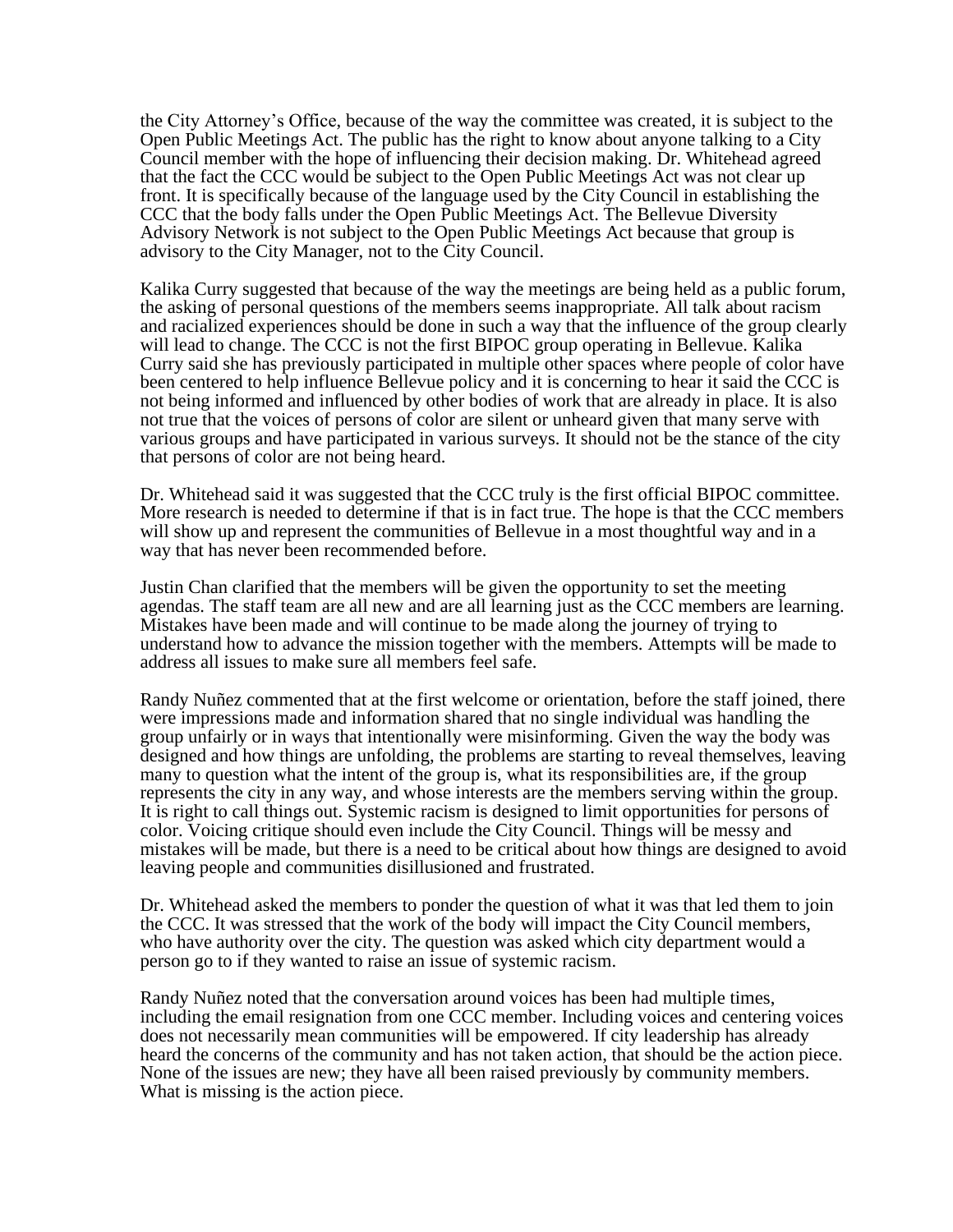Kalika Curry said it is not the responsibility of the CCC members to know how to navigate the city. The leadership who designed the program had that institutional knowledge. Surveying has been done year over year to get the needs and feedback from the community, so the invitation to join the CCC was to help co-develop and design strategies and implement them in response to the information already provided by community members. Kalika Curry reported participating in those surveys along with partners. Feedback was given and reported back out, but action has not been taken on that feedback. It is a misbranding to say it is not known what communities of color want. At the first meeting of the CCC it was noted up front that the members were collectively a phenomenal team of leaders, but the meeting ended with the statement that no one knows what they are doing. That wishy washy approach does not set up a good team dynamic.

Justin Chan asked the members if at the time they agreed to join the CCC they were aware of the Council-approved three-tiered scope of work.

Kenny Pleasant expressed not having been aware of that and noted ze joined ready to get right to work. Ze expressed a preference for stepping away from the group until the particulars are settled, stating it is frustrating that no actual work is being done.

Corvie Thykkuttathil said that was zir point about not being able to set an agenda when the meetings are being recorded. A lot of work could be done if the group was not tied to the existing bureaucracy.

Marcus Johnson said ze was hearing a question around accountability. There have been conversations and people suggesting what should be done, but it is being said there is no way of determining if those things are actually being pushed through or addressed. Dr. Whitehead said that was a correct interpretation. Marcus Johnson said ze came into the space in order to help. Given all the concerns about the meetings being recorded and the data being collected, the focus should be on what can be done to aid the process. Kenny Pleasant suggested what is needed is clear guidance. The members were not chosen for their expertise in providing structure. It is simply not clear what the committee or its members are supposed to be doing. While individually there are objectives, absent collective consensus they mean nothing. Clear direction and structure is needed. Someone should be acting as mediator and moving the group on to the next topic.

Justin Chan said there are specific deliverables that have been set. The structure put out there is the information available so far in terms of the scope of the work and the roles and responsibilities of the staff and the committee members. The next steps will involve the development of procedures and a work plan. The preliminaries must be addressed first.

Monik Martinez said moving forward personally would not be possible until the issues on the table are addressed. Terms like "non-negotiable" offer no hope for changing the system. Nothing was said in the application about recommending directly to the City Council, or about a four-year appointment. Somewhere along the line things have changed, and those changes had nothing to do with direction from the members. The application says nothing about being a commission or a board, it mentions only being a team.

Dr. Whitehead thanked the members for their time and passion, and for caring enough to have joined the CCC. All of the members have the same reason for participating. Nothing has been changed, and the commitment is for three years. The three tiers are supposed to represent those three years, and the task of the CCC is to bridge the gap between the community and the City Council. That is the developing trust tier. The second tier, building racial literacy and skills through education and training, is not just for the members of the committee. The CCC body may recommend to the City Council members that there be training sessions for the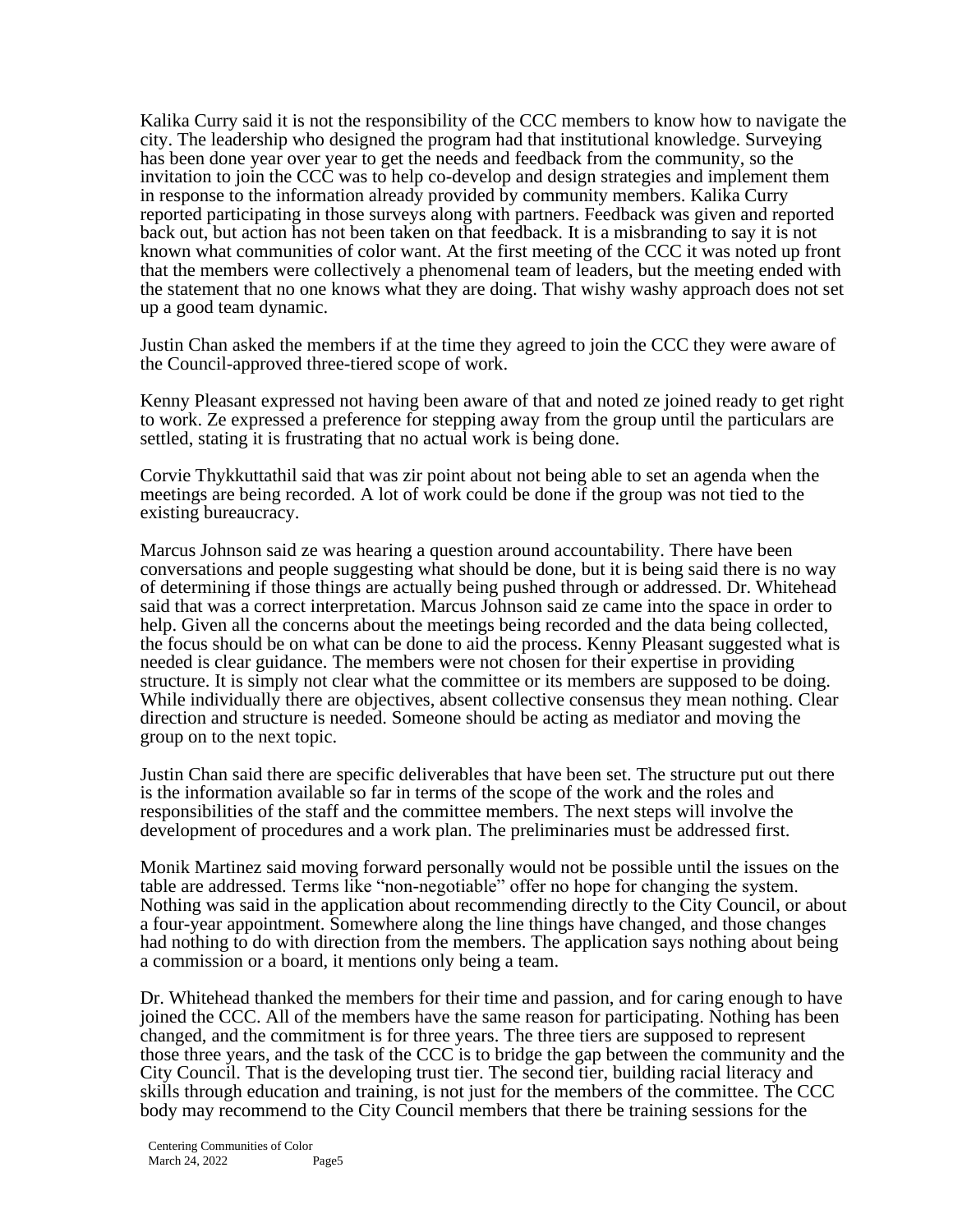Councilmembers as well as all employees of the city. The co-creation element is in place as a way of avoiding being authoritative and top-down. The CCC members were chosen because they are smart and compassionate, and the focus should be on how to work together by working first to identify topics to be addressed.

Monik Martinez stated that regardless of where the changes came from, changes were made. Dr. Whitehead said the four-member leadership team of which ze is a member along with Marcus Johnson, Ms. Boyle and Justin Chan have not made any changes to the structure. It was the city attorney who raised the issue of the Open Public Meetings Act based on what was said at the City Council level about the CCC being formed for the sole purpose of making recommendations to the City Council members.

Kalika Curry asked what it will take to get the group to that place. Questions have been continually posed and recommendations have been made by group members, but the focus never turns to the actual work. Kalika Curry expressed frustration with the process and around the shift in the change in leadership. The way the meetings are being run has involved a lot of teaching and no doing. Each member represents the community, many even work for community organizations, and instead of what has happened so far, the group could have been sitting together, talking and taking notes about the things the community wants to see addressed.

Gloria Northcroft asked what issues have been heard by the staff that prompted the formation of the CCC. Also asked was in what context the issues were raised.

Before addressing that question, Justin Chan acknowledged that there has been miscommunication, and allowed that many joined the CCC without being aware of the threetiers that were approved by the Council. The tiers are now on the table, it has been made clear that the group is subject to the Open Public Meetings Act, and it has been stated that a threeyear time commitment is required. The focus needs to turn next to identifying specific issues to be addressed. Justin Chan said there was no intention to perpetuate trauma, harm or systemic racism. It should be acknowledged that the design of the CCC may not lead to the outcomes desired by the members. Those not in agreement with the structure and work of the CCC are free to say so.

Gloria Northcroft said it would be helpful to have a hardcopy of the Open Public Meetings Act rules. Additionally, the three tiers of work to be accomplished over a three-year period should also be printed and provided to each member. Justin Chan said that can be done.

Kalika Curry reiterated that the structure of the CCC has not been set up for success. It would not be difficult to look up past efforts made by the city to gain the community's voice through a community needs assessment. Putting the pictures of CCC members on a website along with a statement that the members are going to do something about the issues, while emphasizing their collective responsibilities rather than their collective authority, and while saying nothing like it has been done before and that the voices of people of color in the community are silent, are all red flags.

Dr. Whitehead said the cross-cultural feasibility study is different. It specifically addresses programming and/or a new building. It is not part of the work of the CCC. There clearly have been many surveys done, and those who participated in those surveys have been heard. The three tiers will be printed out and provided to the members, and before the next CCC meeting there will be a training session held by one of the city attorney's on the Open Public Meetings Act. Nothing new has been added by the leadership team, and all information shared is information that was handed to the team. The CCC was specifically established for the purpose of giving input and information to the City Council members, and because of that